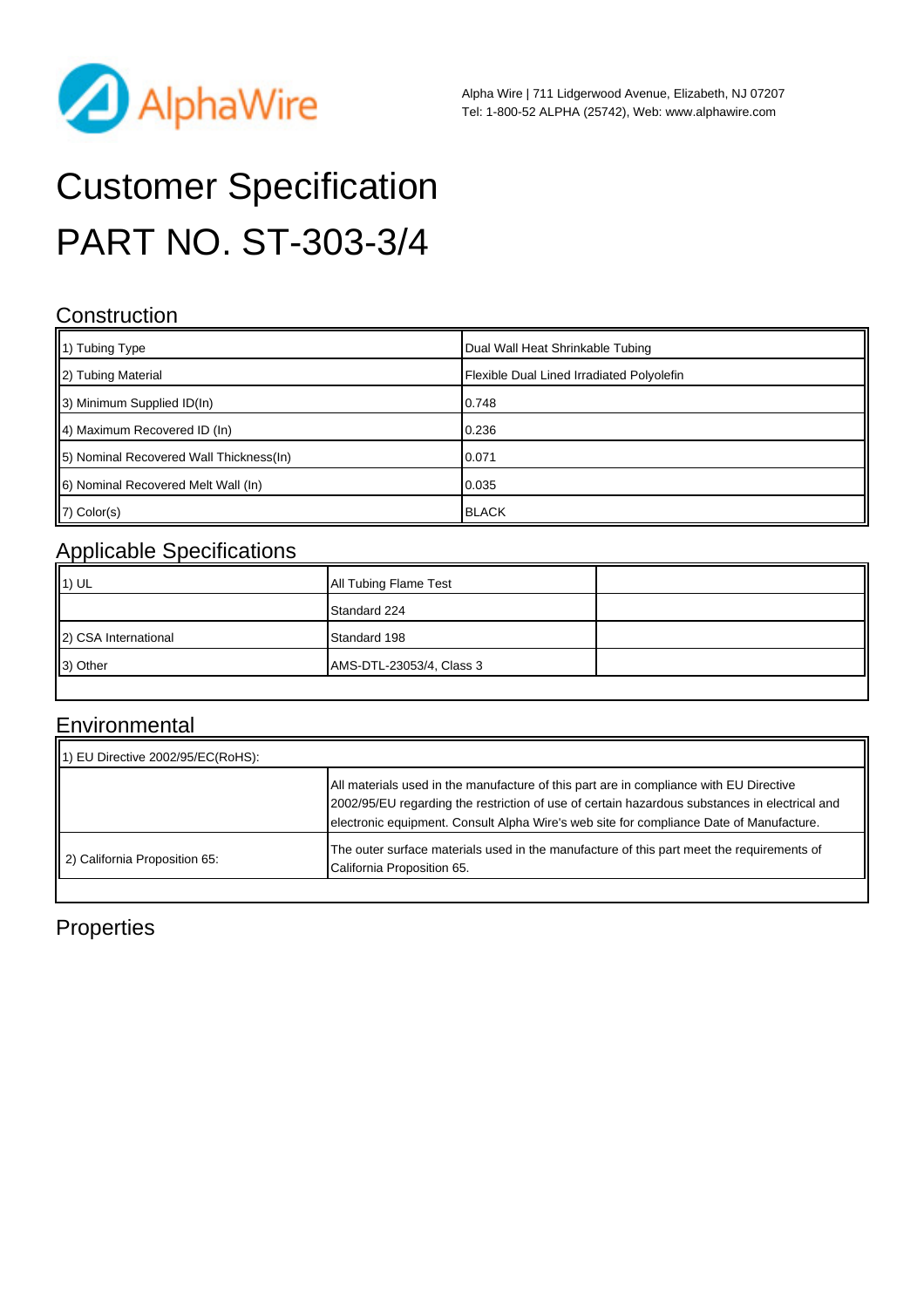| Physical & Mechanical Properties |                                 |               |  |  |
|----------------------------------|---------------------------------|---------------|--|--|
| 1) Temperature Range             | -55 to 125 $\mathrm{^{\circ}C}$ |               |  |  |
| 2) Shrink Ratio                  | Approximately 3:1               |               |  |  |
| 3) Minimum Shrink Temperature    | 110°C                           |               |  |  |
| 4) Tensile Strength              | 1500psi, Min                    | ASTM D638     |  |  |
| 5) Elongation                    | 250%, Min                       | ASTM D638     |  |  |
| 6) Cold Impact(-55°C)            | no cracking                     | ASTM D746     |  |  |
| 7) Heat Shock(250°C,4hrs)        | no cracking                     | AMS-DTL-23053 |  |  |
| 8) Secant Modulus                | 2.5x10 <sup>4</sup> psi, Min    | ASTM D882     |  |  |
| 9) Longitudinal Change           | $+1\% - 15\%$                   | AMS-DTL-23053 |  |  |
| 10) Shelf Life                   | 3 Years @ 18 to 35°C            |               |  |  |
| <b>Electrical Properties</b>     |                                 |               |  |  |
| 1) Dielectric Strength           | 300 V/mil, Min                  | ASTM D876     |  |  |
| 2) Volume Resistivity            | 1x10 $12$ ohm-cm, Min           | ASTM D876     |  |  |
| <b>Chemical Properties</b>       |                                 |               |  |  |
| 1) Water Absorption              | 1.00%, Max                      | ASTM D570     |  |  |
| 2) Corrosion(0°C,16hrs)          | no corrosion                    | AMS-DTL-23053 |  |  |
| 3) Fluid Resistance(23°C,24 Hrs) | 900 PSI, Min                    | AMS-DTL-23053 |  |  |
| 4) Halogen Free                  | No                              |               |  |  |
| 5) Lead Free                     | Yes                             |               |  |  |

[www.alphawire.com](http://www.alphawire.com)

Alpha Wire | 711 Lidgerwood Avenue, Elizabeth, NJ 07207 Tel: 1-800-52 ALPHA (25742)

Although Alpha Wire ("Alpha") makes every reasonable effort to ensure there accuracy at the time of publication, information and specifications described herein are subject to errors or omissions and to changes without notice, and the listing of such information and specifications does not ensure product availability.

Alpha provides the information and specifications herein on an "AS IS" basis, with no representations or warranties, whether express, statutory or implied. In no event will Alpha be liable for any damages (including consequential, indirect, incidental, special, punitive, or exemplary) whatsoever, even if Alpha had been advised of the possibility of such damages, whether in an action under contract, negligence or any other theory, arising out of or in connection with the use, or inability to use, the information or specifications described herein.



Alpha Wire | 711 Lidgerwood Avenue, Elizabeth, NJ 07207 Tel: 1-800-52 ALPHA (25742), Web: www.alphawire.com

# **EU/China ROHS CERTIFICATE OF COMPLIANCE**

To Whom It May Concern: Alpha Wire Part Number: ST-303-3/4 ST-303-3/4, RoHS-Compliant Commencing With 12/5/2005 Production